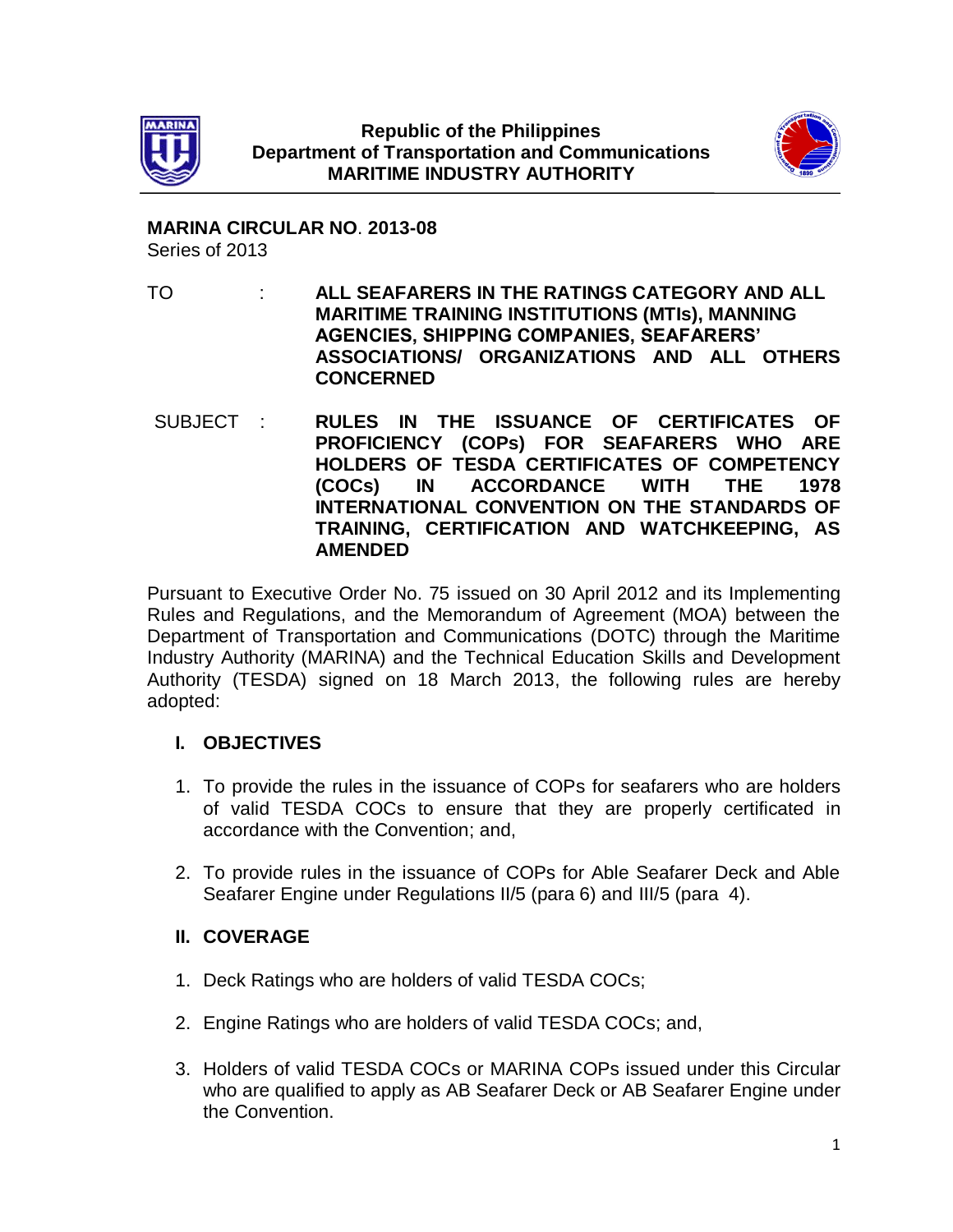### **III. DEFINITION OF TERMS**

For purposes of this Circular, the following terms shall be defined as follows:

- 1. **Able Seafarer Deck** refers to a seafarer serving in the support level in the deck department on board seagoing ship of 500 gross tons or more (Regulation II/5).
- 2. **Able Seafarer Engine** refers to a seafarer serving in the support level in the engine department on board seagoing ship with engine propulsion power of 750kW or more (Regulation III/5.)
- 3. **Approved seagoing service** refers to the service of a seafarer on board ship of 500 GT or more (for deck ratings) or on board ship with engine propulsion power of 750 kW or more (for engine ratings), duly recorded in the SIRB and certified by the manning agency or shipping company detailing the seafarer's position/designation and the period covered.
- 4. **Approved training** refers to a training program/ course required under the Convention and accredited by the MARINA. .
- 5. **Certificate of Proficiency (COP)** refers to a certificate issued to a seafarer by the MARINA, attesting to the compliance with the relevant requirements of training, competencies and seagoing service prescribed in the Convention.
- 6. **Convention** refers to the International Convention on Standards of Training, Certification and Watchkeeping for Seafarers (STCW) 1978, as amended.
- 7. **Portfolio Assessment** refers to the evaluation of documents submitted in support of the seafarer's application for the issuance of COP for ratings.
- 8. **Rating** refers to a member of the ship's crew other than the Master or an officer.
- 9. **Seagoing Ship** refers to a ship other than those which navigate exclusively in inland waters or in waters within, or closely adjacent to, sheltered waters or areas where port regulations apply.
- 10.**Seafarers Identification and Record Book (SIRB)** refers to a document issued by the MARINA under MARINA Circular No. 2009-10, and its amendment, to qualified merchant marine officers and ratings, fishermen and offshore workers to provide the holder with identity papers and record of their sea service.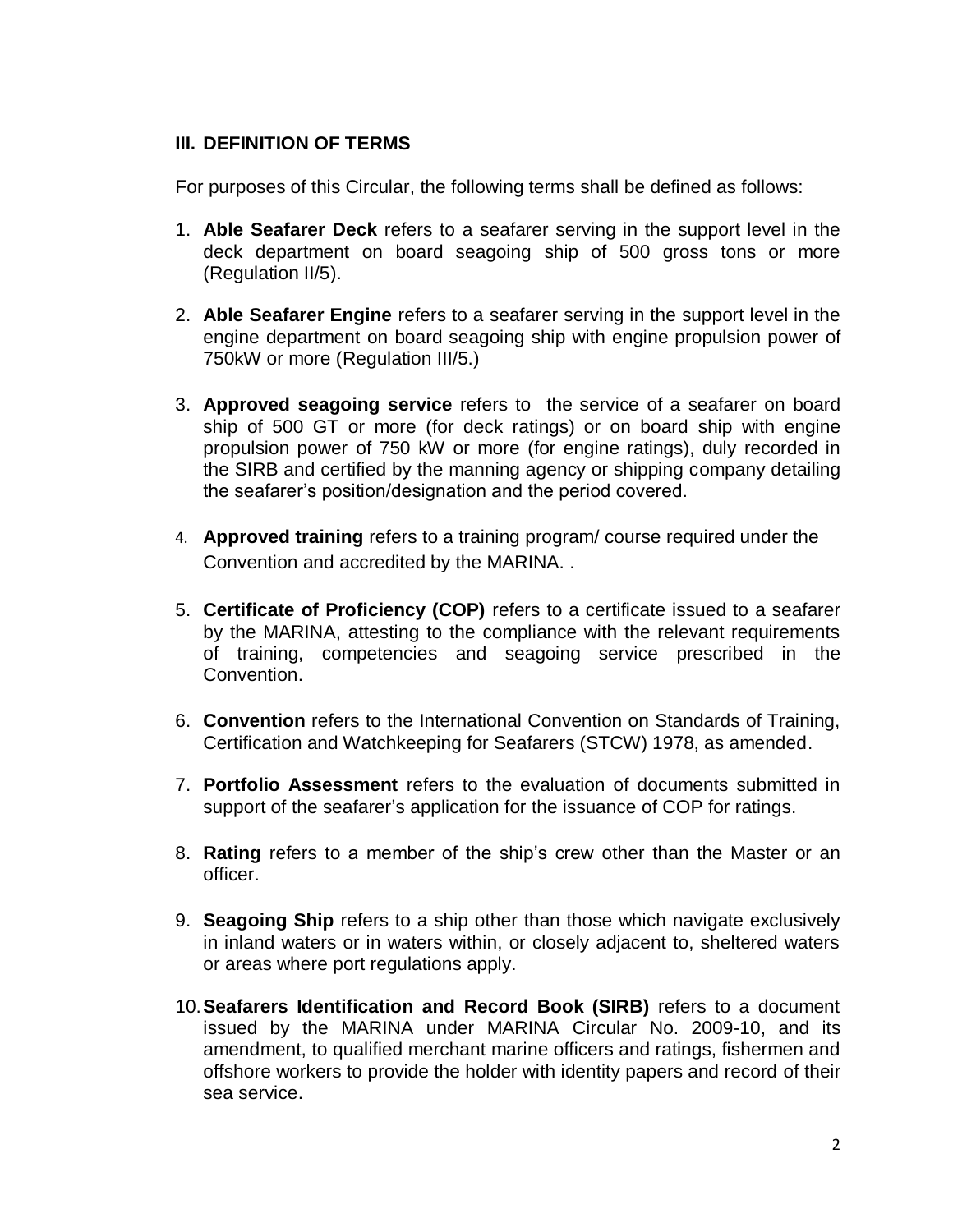11.**TESDA COC** refers to the Certificate of Competency issued by the Technical Education and Skills Development Authority (TESDA) attesting to the compliance with the relevant requirements of training, competencies and seagoing service prescribed in the 1995 STCW Convention.

### **IV. GENERAL PROVISIONS**

- 1. The MARINA shall issue the COP to seafarers in the ratings category pursuant to Regulations II/4, III/4, II/5, and III/5 of the Convention.
- 2. All COCs issued by TESDA under Regulations II/4 or III/4 of the 1995 STCW Convention shall be recognized by MARINA until its expiration but not beyond 31 December 2016.
- 3. Seafarers whose TESDA-issued COCs which will expire on or before 31 December 2016 shall apply for the issuance of MARINA COP without any validity under Regulations II/4 or III/4 of the Convention subject to portfolio assessment.
- 4. Seafarers who are holders of valid TESDA COCs under Regulations II/4 and III/4 may apply for the issuance of MARINA COP under Regulations II/5 and III/5 of the Convention; provided that they comply with the qualification and documentary requirements under item VI.1 of this Circular. This transition policy shall be effective until 31 December 2016.

# **V. SPECIFIC PROVISIONS**

- **1.** Applications for the issuance of COP under this Circular may be filed with the STCW Office, MARINA Central Office or with any of the MARINA Regional Offices (MROs).
- **2.** Applications for issuance of COP under this Circular may be filed by the seafarer or by Liaison Officer/s (LO/s) as defined under the relevant MARINA Circular.
- **3.** Applications for issuance of COP for seafarers on board ships may be allowed in cases of promotion on board or lost/damaged certificates or correction of entry/ies in the certificate.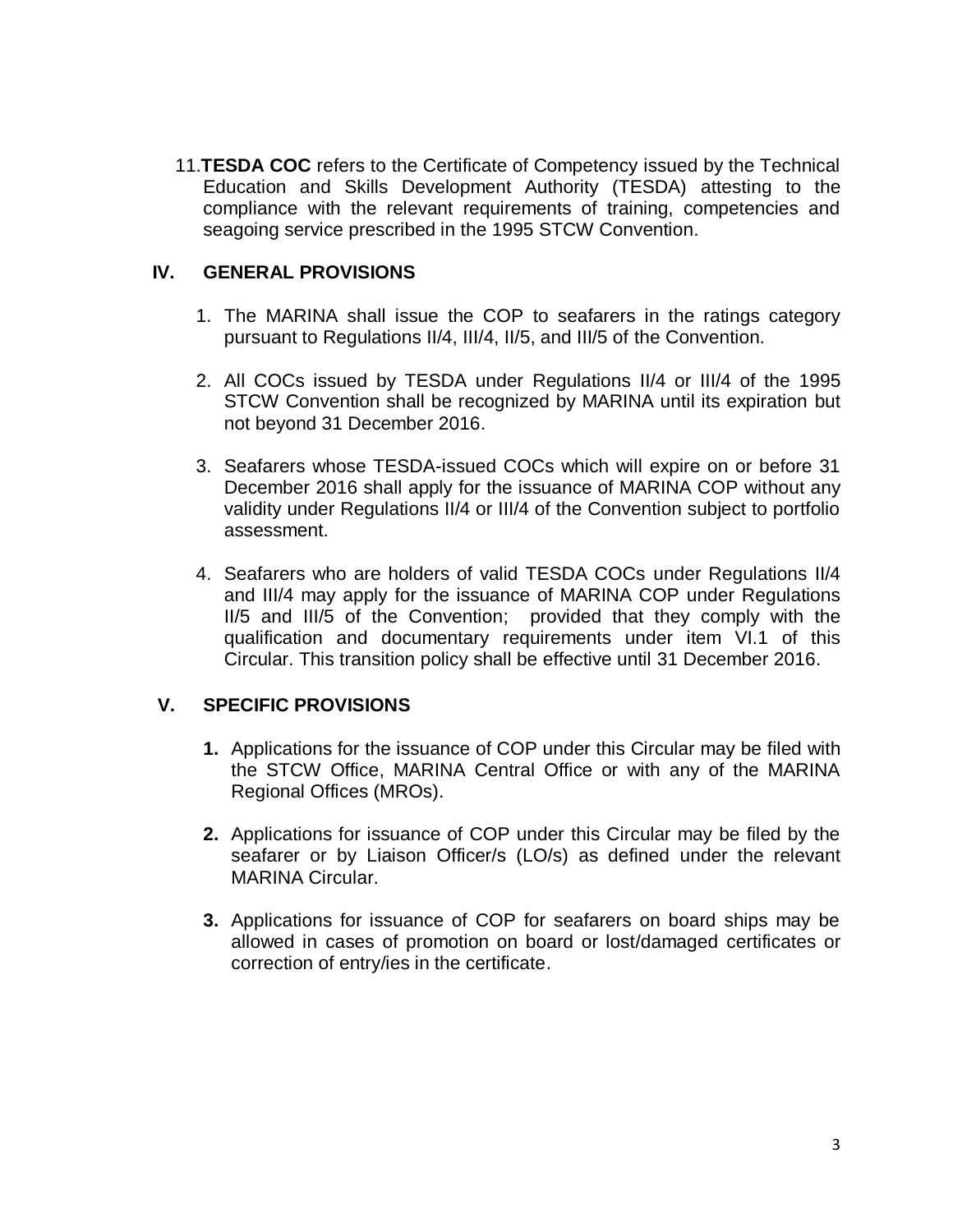# **VI. QUALIFICATION AND DOCUMENTARY REQUIREMENTS FOR THE ISSUANCE OF COP**

The following qualification and documentary requirements for the issuance of COPs must be complied with:

| <b>Regulations</b>         |                                                                                                                                                                                                                                     | <b>Sea Service</b><br><b>Requirements</b>                                                                                                                                                                                                                                                                                 | <b>Documentary</b><br><b>Requirements</b>                                                                                                                                                                                                                                                                       |
|----------------------------|-------------------------------------------------------------------------------------------------------------------------------------------------------------------------------------------------------------------------------------|---------------------------------------------------------------------------------------------------------------------------------------------------------------------------------------------------------------------------------------------------------------------------------------------------------------------------|-----------------------------------------------------------------------------------------------------------------------------------------------------------------------------------------------------------------------------------------------------------------------------------------------------------------|
| <b>Regulation II/4</b>     | Mandatory<br>Minimum<br>Requirements<br>for<br>Certification of Ratings<br>Forming Part<br>$\circ$<br><sub>a</sub><br>Navigational Watch                                                                                            | Approved<br>seagoing<br>service<br>Ordinary<br>as<br>Seaman or Able Bodied<br>Seaman or Boatswain or<br>Pumpman for a minimum<br>period of twelve<br>(12)<br>months within the last<br>five (5) years on board<br>ship of 500 GT or more<br>prior to 01 July 2013.                                                        | • Screening/Application<br>Form<br>• TESDA COC for Deck<br>Watchkeeping<br>Certification from the<br>manning agency or<br>shipping company<br>attesting to the seagoing<br>service (original or<br>certified true copy)<br><b>SIRB</b><br>• Medical Fitness in<br>eyesight, color vision and<br>hearing         |
| <b>Regulation</b><br>III/4 | Mandatory<br>Minimum<br>Requirements<br>for<br><b>Certification of Ratings</b><br>Forming Part of<br>a<br>Watch in a Manned<br>Engine-Room<br>or<br>Designated to Perform<br>Duties in a Periodically<br>Unmanned<br>engine<br>Room | Approved<br>seagoing<br>service as Wiper or Oiler<br>Motorman<br>or<br>or<br>Electrician<br>or<br>Fitter/Welder<br>or<br>Mechanic, for a minimum<br>period of twelve<br>(12)<br>months within the last<br>five (5) years on board a<br>ship<br>with propulsion<br>750 kW or<br>power of<br>more prior to 01 July<br>2013. | • Screening/Application<br>Form<br>• TESDA COC for Engine<br>Watchkeeping<br>• Certification from the<br>manning agency or<br>shipping company.<br>attesting to the seagoing<br>service (original or<br>certified true copy)<br>$\bullet$ SIRB<br>• Medical Fitness in<br>eyesight, color vision and<br>hearing |
| <b>Regulation II/5</b>     | Mandatory<br>minimum<br>requirements<br>for<br>certification of ratings<br>as able seafarer deck                                                                                                                                    | Approved<br>seagoing<br>service as Able Bodied<br>Seaman or Boatswain or<br>Pumpman for a minimum<br>period of twelve<br>(12)                                                                                                                                                                                             | Screening/Application<br>Form<br><b>TESDA COC for Deck</b><br>watchkeeping<br><b>Training Certificate for</b>                                                                                                                                                                                                   |

1. For Deck and Engine Ratings with valid TESDA COCs.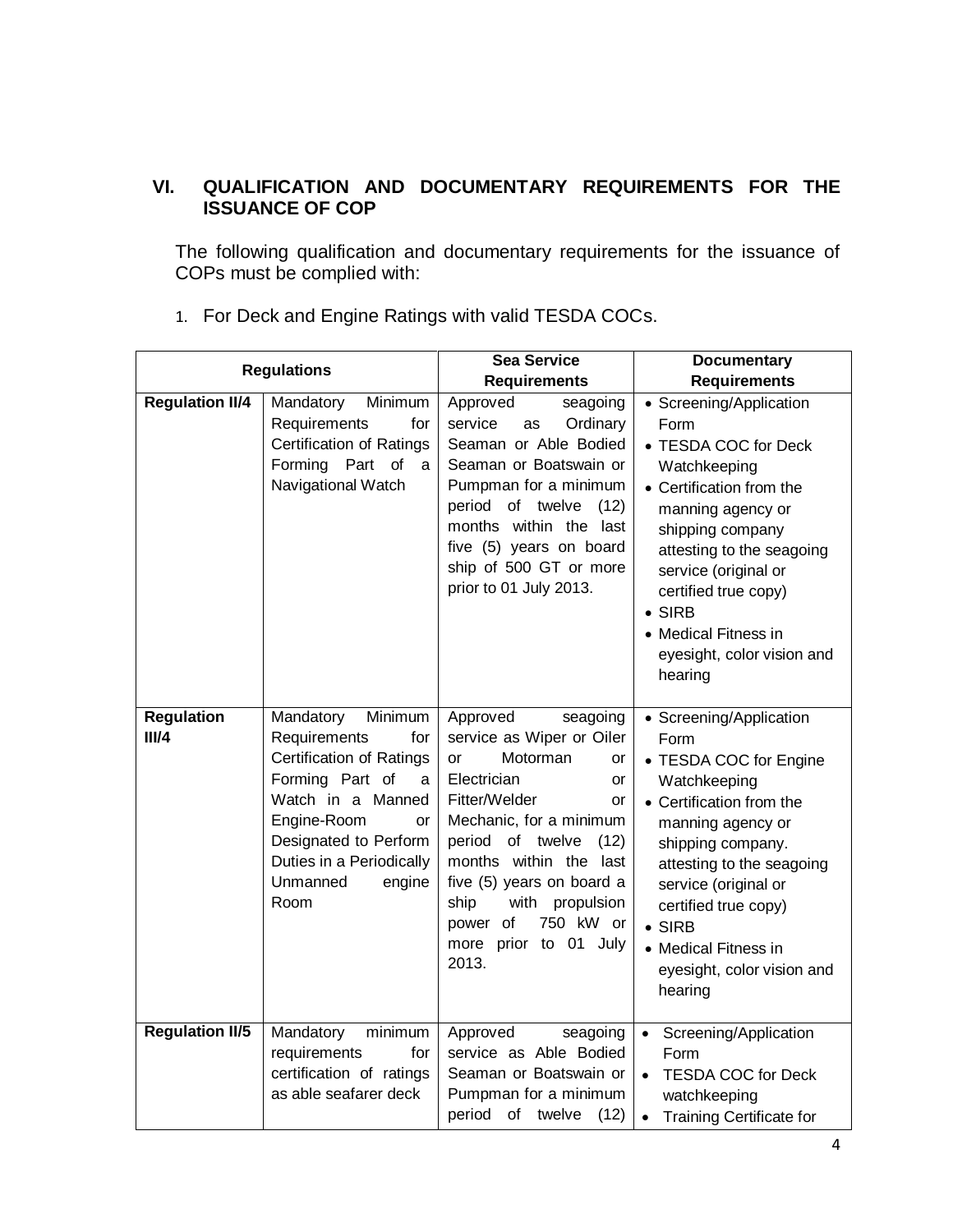|                            |                                                                                                                                                                                                                | months within the last<br>five (5) years on board a<br>ship with 500 GT or more<br>prior to 01 July 2013.                                                                                                                                                                       | <b>PSCRB</b><br>Certification from<br>$\bullet$<br>manning agency or<br>shipping company<br>attesting to the seagoing<br>service (original or<br>certified true copy)<br><b>SIRB</b><br>$\bullet$<br>Medical Fitness in<br>eyesight, color vision and<br>hearing                                            |
|----------------------------|----------------------------------------------------------------------------------------------------------------------------------------------------------------------------------------------------------------|---------------------------------------------------------------------------------------------------------------------------------------------------------------------------------------------------------------------------------------------------------------------------------|-------------------------------------------------------------------------------------------------------------------------------------------------------------------------------------------------------------------------------------------------------------------------------------------------------------|
| <b>Regulation</b><br>III/5 | Mandatory minimum<br>requirements for<br>certification of ratings<br>as able seafarer<br>engine in a manned<br>engine-room or<br>designated to perform<br>duties in a periodically<br>unmanned engine-<br>room | Approved seagoing<br>service as Oiler,<br>Motorman or Electrician<br>or Fitter/Welder or<br>Motorman for a minimum<br>period of twelve (12)<br>months within the last five<br>(5) years on board ship of<br>with propulsion power of<br>750kW or more prior to<br>01 July 2013. | Screening/Application<br>Form<br><b>TESDA COC for Deck</b><br>watchkeeping<br>Certification from<br>manning agency or<br>shipping company<br>attesting to the seagoing<br>service (original or<br>certified true copy)<br><b>SIRB</b><br><b>Medical Fitness in</b><br>eyesight, color vision and<br>hearing |

- 2. For expedite applications :
	- a. Letter request from the shipping company/manning agency signed by at least the Chief Operating Officer or Operations Manager of the company/agency;
	- b. Electronic ticket to prove that the seafarer is scheduled to leave or join the vessel within five (5) working days from date of filing of the application;
	- c. Overseas Employment Certificate (OEC) from the Philippine Overseas Employment Administration (POEA); and
	- d. Contract of Employment from the POEA;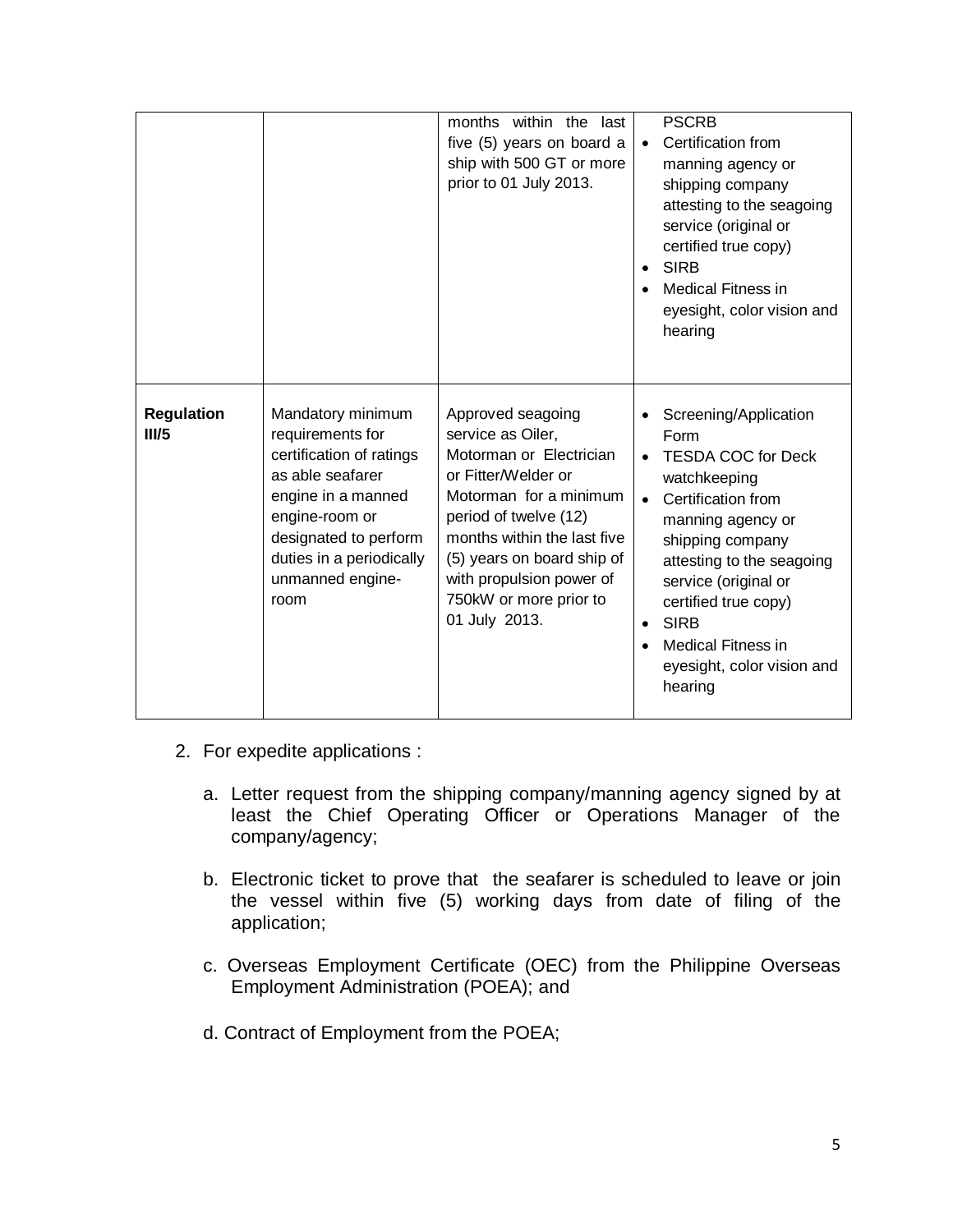- 3. For applications of seafarers on board ships :
	- a. Letter request from the shipping company/manning agency signed by at least the Chief Operating Officer or Operations Manager of the company/agency;
	- b. Certification from the shipping company/manning agency as to the promotion of seafarer/s on board; or
	- c. Duly notarized Affidavit of Loss in case of lost COP.

### **VII. SCHEDULE OF FEES**

| 1. Issuance of COP                     |                     |
|----------------------------------------|---------------------|
| <b>Regular Processing</b>              | P <sub>200.00</sub> |
| <b>Expedite Processing</b>             | 400.00              |
| 2. Replacement of Lost/<br>Damaged COP | 200.00              |
|                                        |                     |

3. Correction of entry/ies in the COP - 200.00

#### **VIII. ADMINISTRATIVE SANCTIONS AND PENALTIES**

- 1. Any shipping company or manning agency shall be liable for false statement or misrepresentation, fraudulent or spurious or tampered licenses, documents, certificates submitted, or where said shipping company or manning agency or any of its MARINA accredited LO/s have consented or participated in the tampering/misrepresentation or in securing the questioned licenses, documents, and/or certificates from any source:
	- 1.1 First Violation -P25, 000.00
	- 1.2 Second Violation **-P50, 000.00, without prejudice to** the suspension for one (1) month of the accreditation of the shipping company or manning agency.
	- 1.3 Third & Succeeding Violations-P100,000.00, without prejudice to the cancellation and / or revocation of the accreditation of the shipping company or manning agency.